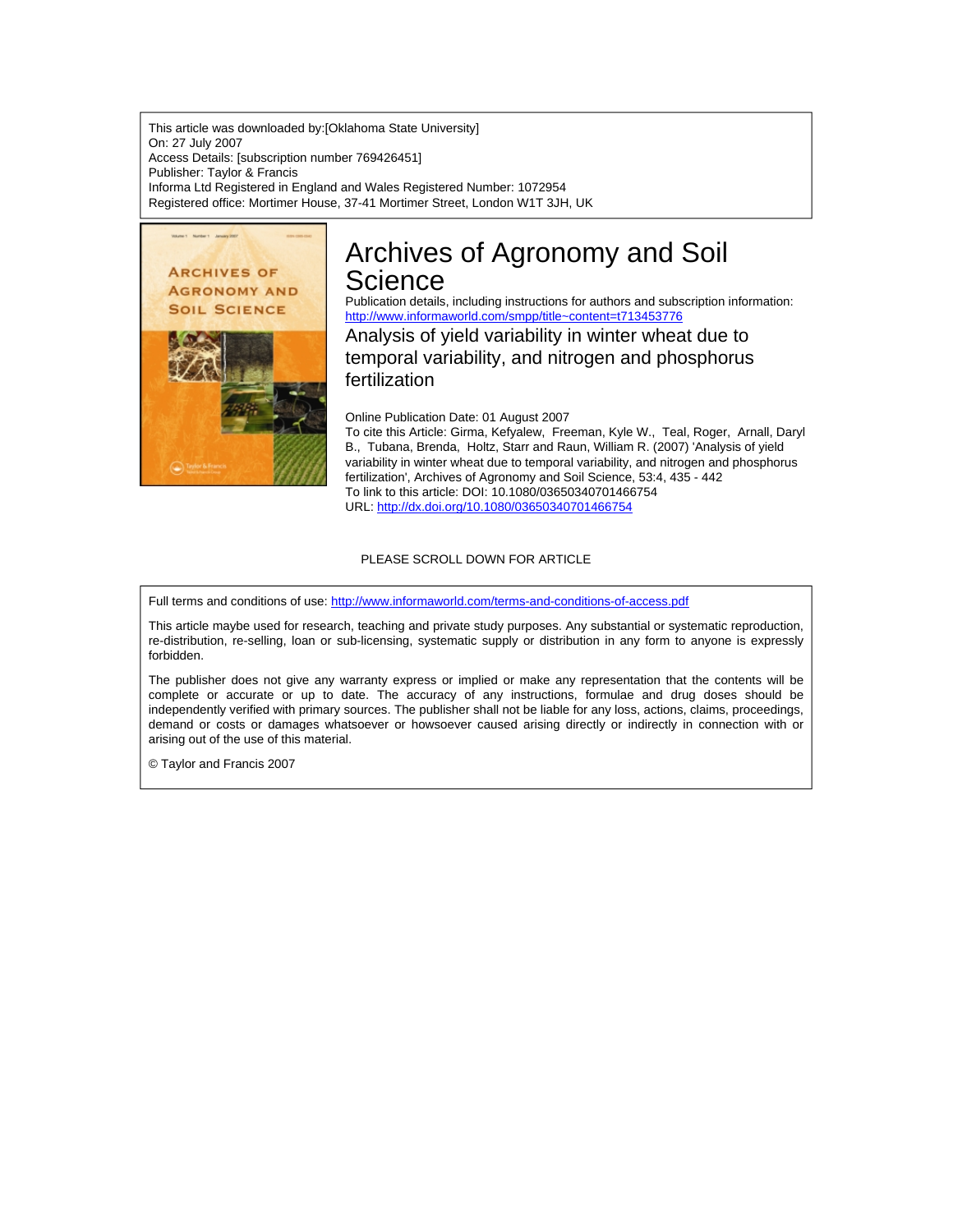## Analysis of yield variability in winter wheat due to temporal variability, and nitrogen and phosphorus fertilization

KEFYALEW GIRMA<sup>1</sup>, KYLE W. FREEMAN<sup>1,2</sup>, ROGER TEAL<sup>1</sup>, DARYL B. ARNALL<sup>1</sup>, BRENDA TUBANA<sup>1</sup>, STARR HOLTZ<sup>1</sup>, & WILLIAM R. RAUN<sup>1</sup>

<sup>1</sup>Oklahoma State University, Plant and Soil Sciences, Stillwater, and <sup>2</sup>Monsanto company, Brandon, USA

(Received 14 March 2007; accepted 23 May 2007)

#### Abstract

Field average based recommendations have been a common practice for recommending the major crop nutrients nitrogen (N) and phosphorus (P). The problem is yield will not be the same from year to year with application of the same amount of recommended rate of fertilizer. The objectives of this study were to demonstrate how recommendations generated using nutrient response experiments were dynamic; and to assess the relative contribution of temporal variability, N and P fertilizers on winter wheat grain yield and N concentration. Twelve factorial combinations of four N (0, 56, 112, and 168 kg ha<sup>-1</sup>) and three P (0, 14.5, and 29 kg P ha<sup>-1</sup>) rates were evaluated in a randomized complete block design with three replications at Perkins, Oklahoma. To address the first objective, ANOVA and orthogonal polynomial contrasts were used. To address the second objective, a ten predictor variable multiple linear regression model with two quantitative variables and their interaction (N, P and  $N \times P$ ) and seven-year variables was evaluated and a reduced model containing seven variables was generated. Wheat grain yield showed three distinct responses to N rates: Linear, quadratic and no response. These individual year data show that it is not always appropriate to use results of nutrient response experiments to estimate next year's N fertilizer requirement due to apparent temporal variability in the results. Wheat only responded to P during the first two years of the study. The reduced model from the regression analysis revealed that most of the variability in grain yield was accounted for by five individual indicator years and N only. High variability across years in grain yield and fertilizer (N and P) response, even between years of similar grain yield, is an indication of a given season's production dependence on factors other than N and P.

Keywords: Winter wheat, temporal variability, nitrogen, phosphorus

#### Introduction

Oklahoma is one of the major winter wheat (*Triticum aestivum* L.) producing states in the United States (US). All winter wheat is produced under dryland rainfed production system. This system is characterized by very high year to year variability which in turn makes difficult

Correspondence: Prof. William R. Raun, Oklahoma State University, Plant and Soil Sciences, 044 Agricultural Hall, Stillwater, 74078 United States. E-mail: bill.raun@okstate.edu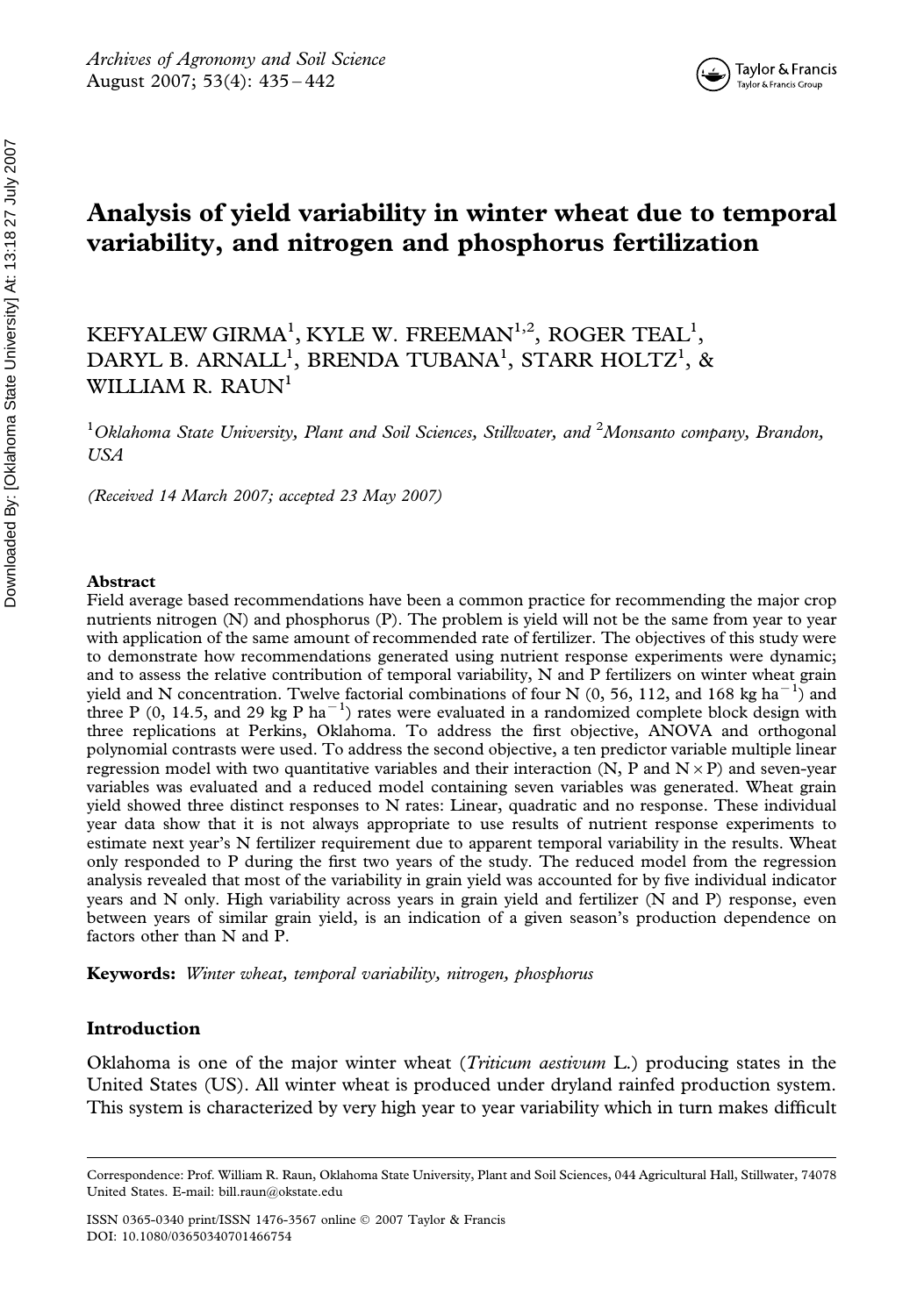predicting grain yield and crop nutrient requirement. Temporal and spatial variability are the reasons for evolutionary arrival of precision agriculture. Crop management practices that did not attempt to control or minimize the effects of both temporal and spatial variabilities are incomplete and mostly has economic catastrophe to producers.

Temporal variation is variation in precipitation, soil moisture, nutrient status, disease and pests in time and is very difficult to predict (Machado et al. 2000; 2002). The significance of temporal variability was assessed by a few research studies. Huggins and Alderfer (1995) found that temporal variability explained 50% of crop yield variability across years in corn. Several researchers have reported that managing temporal variability was more important than spatial variability. In a long-term study designed to assess the effect of management and temporal variability in yields of several crops, Eghball and Varvel (1997) found that temporal variability was more important than management (i.e. N fertilizer and cropping sequences). According to Mamo et al. (2003) the economic optimum N rate in corn was significantly influenced by temporal variability through its influence on spatial variability. Additionally, the results indicated the strong dependence of management of corn on temporal variability.

Likewise, Flowers et al. (2004) found that in-season optimization of N rate through management of temporal variability was more important than site-specific management. According to their results a large reduction in N inputs (up to  $48.6\%$ ) was attributed to an inseason N rate optimization while a further reduction in N inputs (up to 19.6%) was possible through site-specific application. The authors also reported that  $N$  use efficiency was improved by site-specific N application compared with either field-specific or typical growers' practices. Their results clearly showed the significance of managing temporal variability that is a function of several factors.

Nelson (1990) reported that in US about  $30-50\%$  of crop yield obtained is attributed to application of the major nutrients N and P. In another study, Oklahoma State University (2000) reported that when averaged over 71 years, N and P fertilizers explained 40% of wheat yield. In their report Stewart et al. (2005) indicated that in wheat, elimination of N fertilizer caused a reduction of at least 16% in grain yield on average. Nitrogen and P management based on soil test results and nutrient response trials did not address temporal variability. Partly this was attributed to the mobile nature of N in the soil and fast transformation of both nutrients from one form to another. However, as it is known,  $N$  is required abundantly by wheat and it has also several loss mechanisms making it more unpredictable as compared to P.

It has been stressed from the research perspective to synchronize nutrient supply with crop demand in order to ensure optimum crop yield and quality while avoiding deleterious impacts on the environment (Grant et al. 2002) by managing temporal variability. Given the importance of temporal variability in the dryland winter wheat production system, the relative contribution of temporal variability and management (N and P) was not quantified. There was not much data documented in the literature that shows how certain management decisions, such as nutrient response trials are misleading unless temporal variability is considered in due process. In this study we sought: (i) To demonstrate how recommendations generated using nutrient response experiments were dynamic; and (ii) assess the relative contribution of temporal variability, N and P fertilizers on winter wheat grain yield and N concentration.

#### Materials and Methods

#### Experiment description

A long-term field experiment was initiated in 1996 at Perkins (Teller sandy loam, fine-loamy, mixed, thermic Udic Argiustoll), Oklahoma, USA. Initial soil characteristics are reported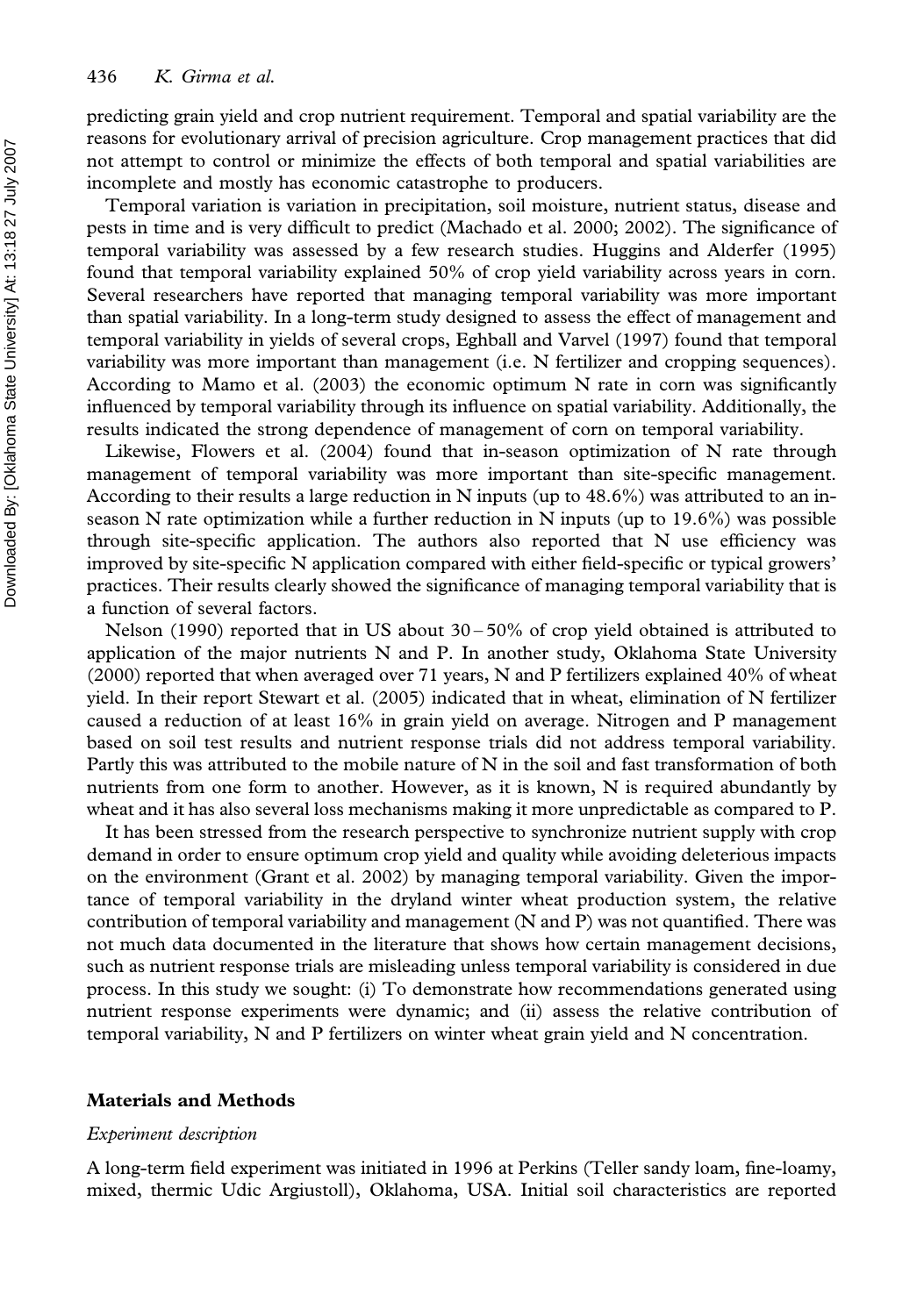in Table I. Twelve factorial combinations of four N (0, 56, 112, and 168 kg ha $^{-1}$ ) and three P  $(0, 14.5,$  and 29 kg P ha<sup>-1</sup>) levels were evaluated in a randomized complete block design with three replications. Nitrogen and P were broadcast and incorporated to 5 cm depth as urea (46% N) and triple super phosphate (46%  $P_2O_5$ ), respectively, in late August to mid-September depending on soil moisture status. Plots are permanent from year to year and received fixed rates of N and P every year. The plot size was  $3.1 \times 9.1$  m. The winter wheat variety 'Tonkawa' was used during the 1996 – 1999 cropping seasons. This variety was replaced by 'Custer' from 2000 – 2002. Wheat was planted between October and November in 25.4 cm wide rows at a seeding rate of 98 kg  $ha^{-1}$ . All other crop management practices were carried out as per the Oklahoma State University recommendation for the Perkins site.

Wheat was harvested from the centre of each plot in June with a Massey Ferguson 8XP plot combine with a yield-monitoring computer (Harvest Master  $M$ ) to record grain weight and moisture levels, removing an area of  $2\times9.1$  m from the centre of each plot. Grain harvested from the net plot was used to determine grain yield after adjusting to a 13% moisture level. Grain sub-samples collected for total N analysis were dried in a forced-air oven at  $66^{\circ}$ C, ground to pass a 140 mesh sieve  $(100 \mu m)$ , and analysed for total N concentration using a Carlo-Erba (Milan, Italy) NA-1500 dry combustion analyser (Schepers et al. 1989).

#### Data analysis

Grain yield and N concentration data since 1998 were subjected to analysis of variance (ANOVA) for each year using SAS (SAS institute 2001). A multiple regression analysis conformed to a model with one quantitative variable and six-year indicator variables. A qualitative variable with *i* classes is represented by  $i-1$  indicator variables (Kutner et al. 2004). One year (2001) was used as a reference group (i.e. the slope coefficients of the years included in the model would be compared to the reference group) to obtain unique estimators of the regression coefficients for the rest of the indicator variables representing years. The regression equation for grain yield (GY) was:

$$
GY_i = \beta_0 + \beta_1 N_i + \beta_2 P_i + \beta_3 N_i P_i + \beta_4 Y_{1i} + \beta_5 Y_{2i} + \beta_6 Y_{3i} + \beta_7 Y_{4i} + \beta_8 Y_{5i} + \beta_9 Y_{6i} + \beta_{10} Y_{7i} + \varepsilon_i
$$

where  $GY_i$  = expected grain yield (kg ha<sup>-1</sup>) of the i<sup>th</sup> treatment mean; i = 1, 2, ... n;  $n =$  number of treatment means (= 84 in the study); N and P are nitrogen and phosphorus;  $Y = 1, 2, \ldots$  7 denote year variables for years 1998 through 2004 in that order;  $\beta_0 =$  intercept;

Table I. Initial surface  $(0 - 15$  cm) soil chemical characteristics at Perkins, OK, 1996.

| pH   | $NH4-N$ | $NO3-N$ |      |       | Total N | Organic Carbon |
|------|---------|---------|------|-------|---------|----------------|
|      |         |         |      |       |         |                |
| 5.95 | 3.04    | 2.83    | 8.99 | 133.0 | 0.50    | 5.34           |

Phosphorus and K were extracted and measured with Mehlich-3 extractant and analysis methods, respectively (Mehlich 1984). Saturated paste extraction of 1:1 soil to deionized water was used for soil pH. Ammonium-N and NO3-N were extracted using 2M KCl (Bremner 1965) and analyzed using a Lachat QuikChem AE automated flow injection analysis system (Lachat Instruments, Milwaukee, WI, USA). Organic C and Total N were determined using Carlo Erba NA-1500 dry combustion analyser (Milan, Italy).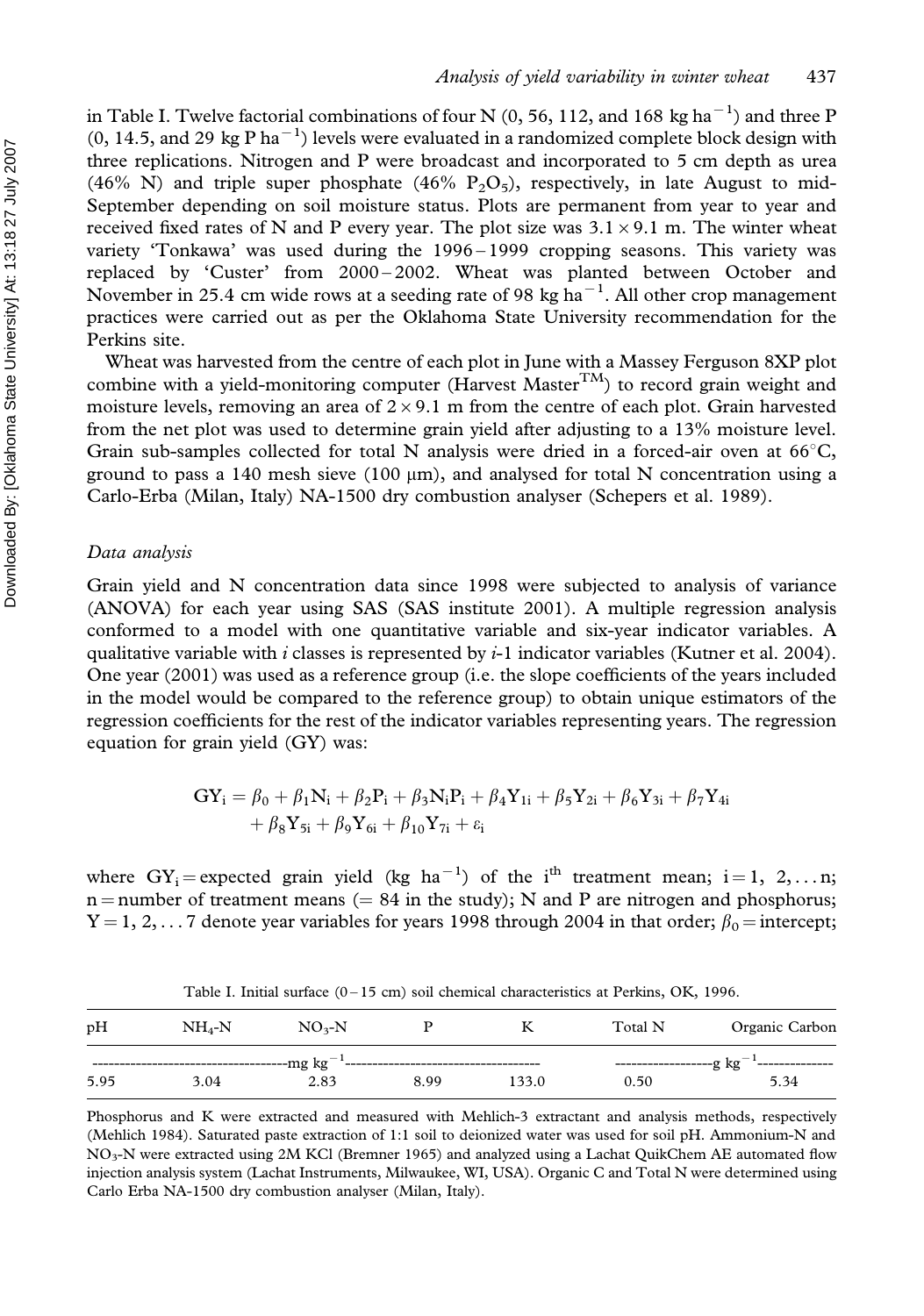$\beta_1$ ,  $\beta_2$ , and  $\beta_3$  are coefficients for N, P, and N × P;  $\beta_4$ ,  $\beta_5$ ,..., B<sub>9</sub> and B<sub>10</sub> are regression coefficients for Y1, Y2, ..., Y6 and Y7, respectively; and  $\varepsilon_i =$  Error term.

The multiple regression analysis initially included all 10 components. Elimination of components exhibiting the least contribution to the regression sum of squares and being nonsignificant individually ( $p > 0.05$ ) was accomplished using 'Forward Stepwise Regression' automatic model selection procedure. This procedure adds and drops each variable in the model using a t-statistic (Neter et al. 1990; Kutner et al. 2004). Ultimately only those components with significant ( $p < 0.05$ ) contribution to the multiple regression (contribute the most variability in the response variable grain yield) were retained in the reduced model. For the reduced model, REG procedure in SAS (SAS institute 2001) was used to determine the partial squared correlation coefficients, PCORR1 and PCORR2 from Type I sequential sum squares and Type III partial sum-squares, respectively. The partial squared correlation coefficients were used to define the contribution of each predictor variable in the final reduced model by removing the effect of the other predictor variables on that predictor variable and the response variable (Cohen et al. 2002). This same procedure was also applied on grain N concentration data.

#### Results and discussion

#### Nitrogen,  $P$  and  $N$  by  $P$  interaction

Wheat grain yield responded to N rates in five of seven years (Table II). During the first two years (1998 and 1999), wheat grain yield increased linearly with N rates. Wheat grain yield showed a significant quadratic response to N fertilizer in three years (2000, 2003 and 2004) while in two years (2001 and 2002) wheat did not respond to N fertilizer rates. If we based N fertilizer recommendation on the quadratic response shown above, we would have recommended to producers 56 kg N ha<sup> $-1$ </sup> in 2000 and 2003 and would have recommended 112 kg N ha<sup> $-1$ </sup> based on 2004 data. On the other hand, if we base our recommendation on

| Source                    | 1998  | 1999 | 2000      | 2001      | 2002      | 2003      | 2004      |  |  |
|---------------------------|-------|------|-----------|-----------|-----------|-----------|-----------|--|--|
| $N$ , kg ha $^{-1}$       |       |      |           |           |           |           |           |  |  |
| $\mathbf{0}$              | 1147  | 584  | 1654      | 2306      | 2769      | 2744      | 2087      |  |  |
| 56                        | 1602  | 954  | 2418      | 2472      | 2804      | 3510      | 3599      |  |  |
| 112                       | 2063  | 1233 | 2297      | 2316      | 2683      | 3493      | 3877      |  |  |
| 168                       | 2196  | 1269 | 2161      | 2026      | 2686      | 3488      | 3697      |  |  |
| Linear                    | $***$ | ***  | p < 0.1   | <b>NS</b> | <b>NS</b> | ***       | ***       |  |  |
| Ouadratic                 | NS.   | NS.  | *         | <b>NS</b> | <b>NS</b> | ***       | ***       |  |  |
| <b>SED</b>                | 179   | 101  | 254       | 223       | 249       | 122       | 194       |  |  |
| $P$ , kg ha <sup>-1</sup> |       |      |           |           |           |           |           |  |  |
| $\mathbf{0}$              | 1535  | 823  | 2514      | 2317      | 2680      | 3242      | 3492      |  |  |
| 15                        | 1744  | 1045 | 2279      | 2398      | 2680      | 3322      | 3457      |  |  |
| 30                        | 1978  | 1163 | 1593      | 2130      | 2847      | 3362      | 2996      |  |  |
| Linear                    | ***   | ***  | ***       | <b>NS</b> | <b>NS</b> | <b>NS</b> | $***$     |  |  |
| Quadratic                 | NS.   | NS   | <b>NS</b> | NS.       | <b>NS</b> | <b>NS</b> | <b>NS</b> |  |  |
| <b>SED</b>                | 155   | 88   | 220       | 193       | 215       | 106       | 168       |  |  |

Table II. Mean wheat grain yield and probabilities of polynomial orthogonal contrasts at Perkins, OK, 1998 – 2004.

\*, \*\*\*Significant at the 0.05, 0.01 and 0.001 levels of probability, respectively; NS, not significant; SED, standard error of the difference of two equally replicated means.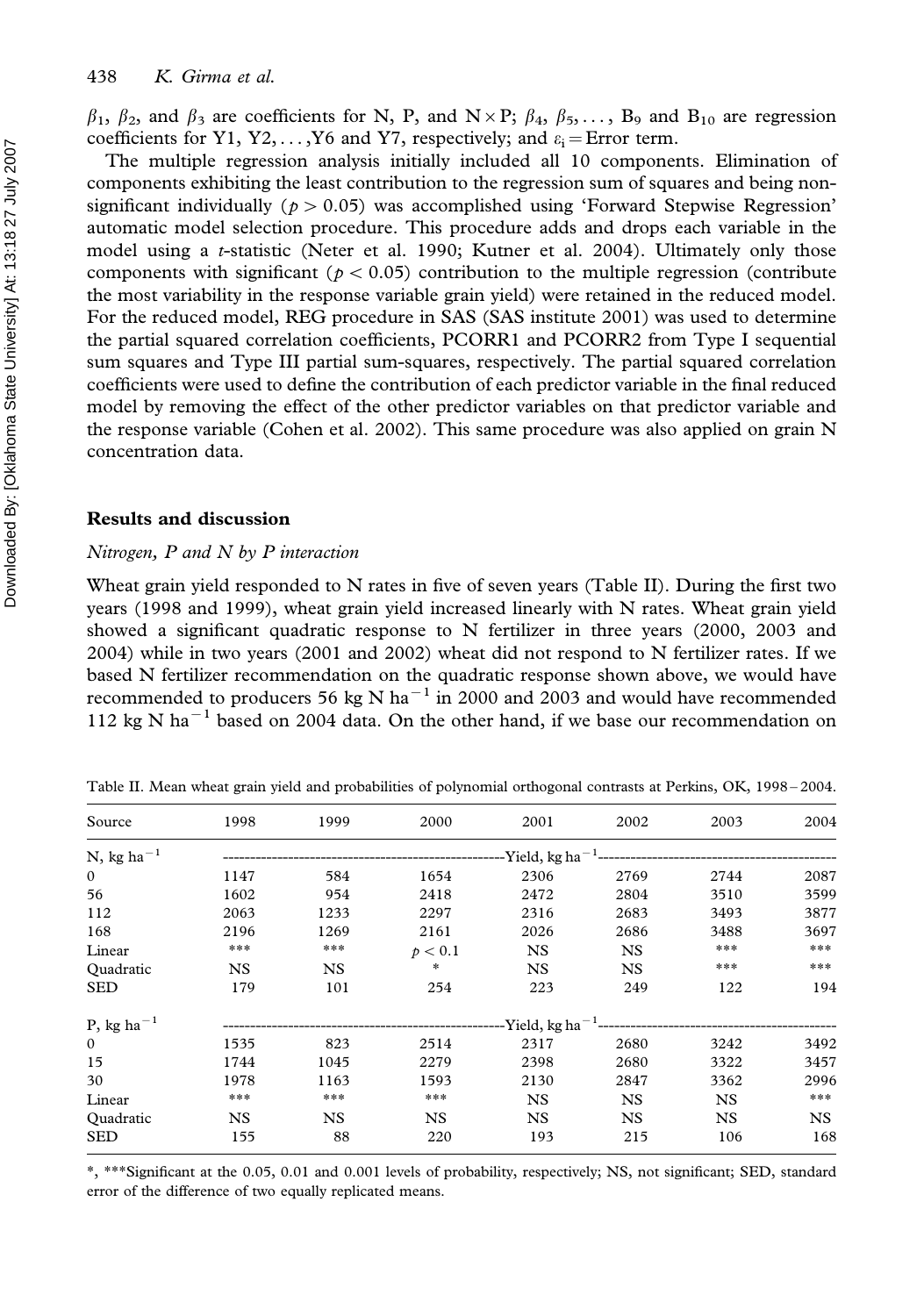the years where linear response was observed (168 kg N ha<sup>-1</sup>), we would have applied excess N in the other five years where response was not apparent or was quadratic. Alternatively, if recommendation was based on 2001 and 2002 data we would have recommended no N and virtually misleading producers. These individual year data shows that it is not commendable to use results of nutrient response experiments to estimate next year's N fertilizer requirement due to apparent temporal variability. Despite this however, some researchers still offer this approach as viable option. In the Great Plains, N rates near 70 kg N ha<sup>-1</sup> or less were generally sufficient to optimize small-grain crops yields in several continuous cropping studies when estimates of yield goals were difficult to obtain and no information on residual soil N concentration was available (Schlegel et al. 2005).

Grain N concentration was affected in six of seven years. Accordingly it was linearly and positively related to N rate for all years except 2001 (Table III). At least for this kind of variable where nutrient response experiments showed a consistent trend over years, it is plausible to use the results for subsequent growing seasons if N concentration in the grain is the variable of primary interest for the producer.

The wheat crop seemed to benefit and respond to P only during the first two years of the study (Table II). Beyond that, wheat showed no response and the application of P resulted in inconsistent trend compounded by other unforeseen factors. The soil test P based recommendation in several states suggests an application of the amount that would equal the amount removed in harvested crops (Dahnke & Olson 1990). Interestingly the experimental results support this approach due to a lack of significance to P that was independent of years. Consequently this shows that variability in years which is, of course, the function of several weather-related factors did not have much influence on P use of the crop. In such cases an inseason crop demand might be satisfied with foliar P supplement. According to recent studies by Mosali et al. (2006) foliar P was recommended to supplement P requirement of wheat versus continuous application of P as blanket preplant recommendation to correct deficiency in case crop requires P at the peak grain filling time. Similarly, P had effect on

| Source           | 1998      | 1999      | 2000  | 2001      | 2002      | 2003      | 2004      |  |  |
|------------------|-----------|-----------|-------|-----------|-----------|-----------|-----------|--|--|
| N, kg ha $^{-1}$ |           |           |       |           |           |           |           |  |  |
| $\mathbf{0}$     | 20.6      | 21.5      | 19.1  | 37.7      | 20.3      | 19.2      | 17.6      |  |  |
| 56               | 21.2      | 21.7      | 21.1  | 23.6      | 25.0      | 22.5      | 21.0      |  |  |
| 112              | 23.1      | 24.2      | 22.1  | 25.2      | 27.2      | 24.9      | 24.8      |  |  |
| 168              | 23.5      | 27.7      | 25.9  | 26.0      | 27.7      | 27.2      | 29.1      |  |  |
| Linear           | ***       | ***       | $***$ | NS.       | ***       | ***       | ***       |  |  |
| Quadratic        | NS.       | <b>NS</b> | NS.   | <b>NS</b> | <b>NS</b> | <b>NS</b> | <b>NS</b> |  |  |
| <b>SED</b>       | 0.8       | 0.9       | 1.0   | 4.5       | 1.0       | 1.0       | 1.0       |  |  |
| P, kg ha $^{-1}$ |           |           |       |           |           |           |           |  |  |
| $\mathbf{0}$     | 22.7      | 25.3      | 22.3  | 24.1      | 24.8      | 23.0      | 23.0      |  |  |
| 15               | 21.9      | 22.8      | 21.3  | 37.1      | 25.4      | 23.3      | 22.8      |  |  |
| 30               | 21.8      | 23.2      | 22.6  | 25.2      | 25.0      | 24.1      | 23.6      |  |  |
| Linear           | <b>NS</b> | $\ast$    | NS.   | NS.       | <b>NS</b> | <b>NS</b> | NS.       |  |  |
| Quadratic        | NS.       | $\ast$    | NS.   | $\ast$    | <b>NS</b> | NS.       | <b>NS</b> |  |  |
| <b>SED</b>       | 0.7       | 0.8       | 0.9   | 4.0       | 0.8       | 0.9       | 0.8       |  |  |

Table III. Mean grain N concentration (g kg $^{-1}$ ) and probabilities of polynomial orthogonal contrasts at Perkins, OK, 1998 – 2004.

\*, \*\*\*Significant at the 0.05 and 0.001 levels of probability, respectively; NS, not significant; SED, standard error of the difference of two equally replicated means.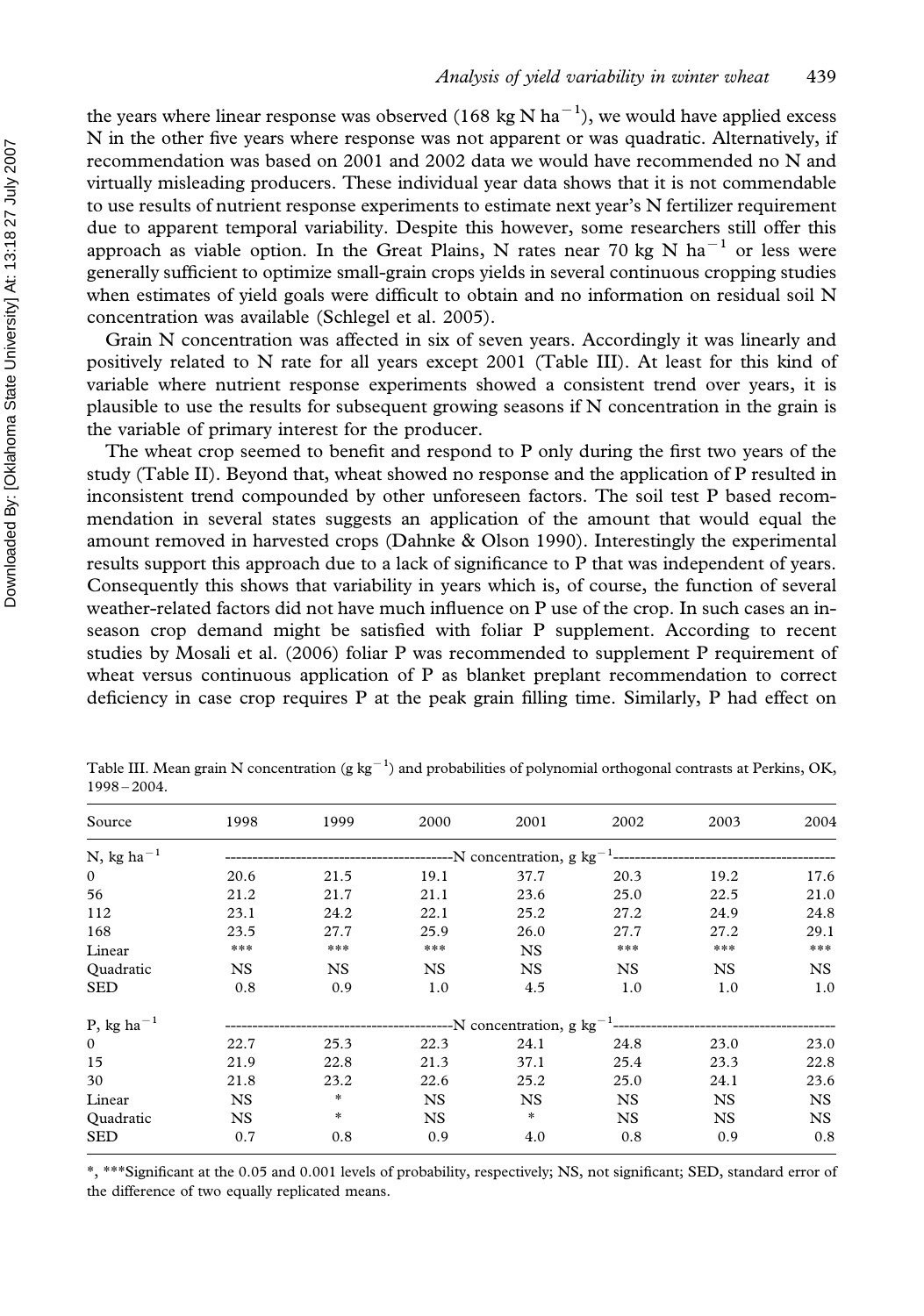grain N concentration only in two instances (1999 and 2001) where a quadratic relationship was observed between grain N concentration and the three levels of P (Table III). The nutrient response experiment approach might work better for P as evidenced by consistent results over years. No significant N and P interaction was observed for any of the years.

### Evaluation of grain yield and N concentration variability explained by temporal variability, N and P

The results of the simultaneous regression of the mean wheat grain yield for the N, P and  $N \times P$  treatments and the seven years (2001 as reference group), revealed that six of the 10 regression coefficients used in the model were significant. The parameter estimates, probabilities, partial squared correlation coefficients, i.e. SPCORR1 and SPCORR2 (from both type I and III sum squares, respectively) are given in Table IV. The model that included the six significant components in the multiple regression analysis explained a significant proportion of the variation in wheat grain yield  $(R^2 = 0.71)$ . The coefficients in Table IV showed that very large positive coefficients were associated with most of the indicator variables except years 1998 and 1999, where coefficients were large negatives. The partial squared correlation coefficients clearly indicated the strong effect of year variables on grain yield. Figure 1 also shows this variability across years. The high variability across years and dependency of final grain yield on these years is simply an indication of a given season's production dependence on factors other than N. This has great impact for those recommendations based on yield goal as increased year-to-year yield variability with continuous cropping poses difficulty in accurately estimating yield goals. This year-to-year variability also means it is not appropriate for farmers to fertilize a crop that does not reflect fertilizer response in the final yield. Indeed it has been the challenge of both researchers and farmers to know what is happening over a season as most of the farming practices are dictated by crop growth stage and the need to follow cropping calendar.

Selection of the best model for grain N concentration revealed that N was the only significant component that explained a substantial portion of variability in grain N content (data not shown). Phosphorus and the seven-year indicator variables were excluded from the reduced model. This shows that grain N concentration of wheat is not affected by temporal variability as such for the soil type in this study, indicating that grain protein (derived from grain N concentration) will not fluctuate year-to-year.

| Parameter | Variable | Estimate | Pr >  t | SPCORR1 <sup>†</sup> | SPCORR2 <sup>‡</sup> |
|-----------|----------|----------|---------|----------------------|----------------------|
| $\beta$ 0 |          | 1910     | ***     | $\cdot$              |                      |
| $\beta$ 1 | N        | 3.52     | ***     | 0.05                 | 0.150                |
| $\beta$ 2 | 1998     | $-453$   | ***     | 0.07                 | 0.06                 |
| $\beta$ 3 | 1999     | $-1195$  | **      | 0.46                 | 0.33                 |
| $\beta$ 5 | 2002     | 531      | ***     | 0.00                 | 0.08                 |
| $\beta$ 6 | 2003     | 1104     | ***     | 0.12                 | 0.29                 |
| $\beta$ 7 | 2004     | 1110     | ***     | 0.29                 | 0.29                 |

Table IV. Parameter estimates, probabilities, and partial squared correlation coefficients for effect of N and year indicator variables on grain yield of winter wheat at Perkins, OK.

\*\*, \*\*\*Significant at the 0.01 and 0.001 levels of probability, respectively; <sup>†</sup>The squared partial correlation coefficients calculated using Type I sequential sum square;  $^{\ddagger}$ The squared partial correlation coefficients calculated using Type III partial sum square.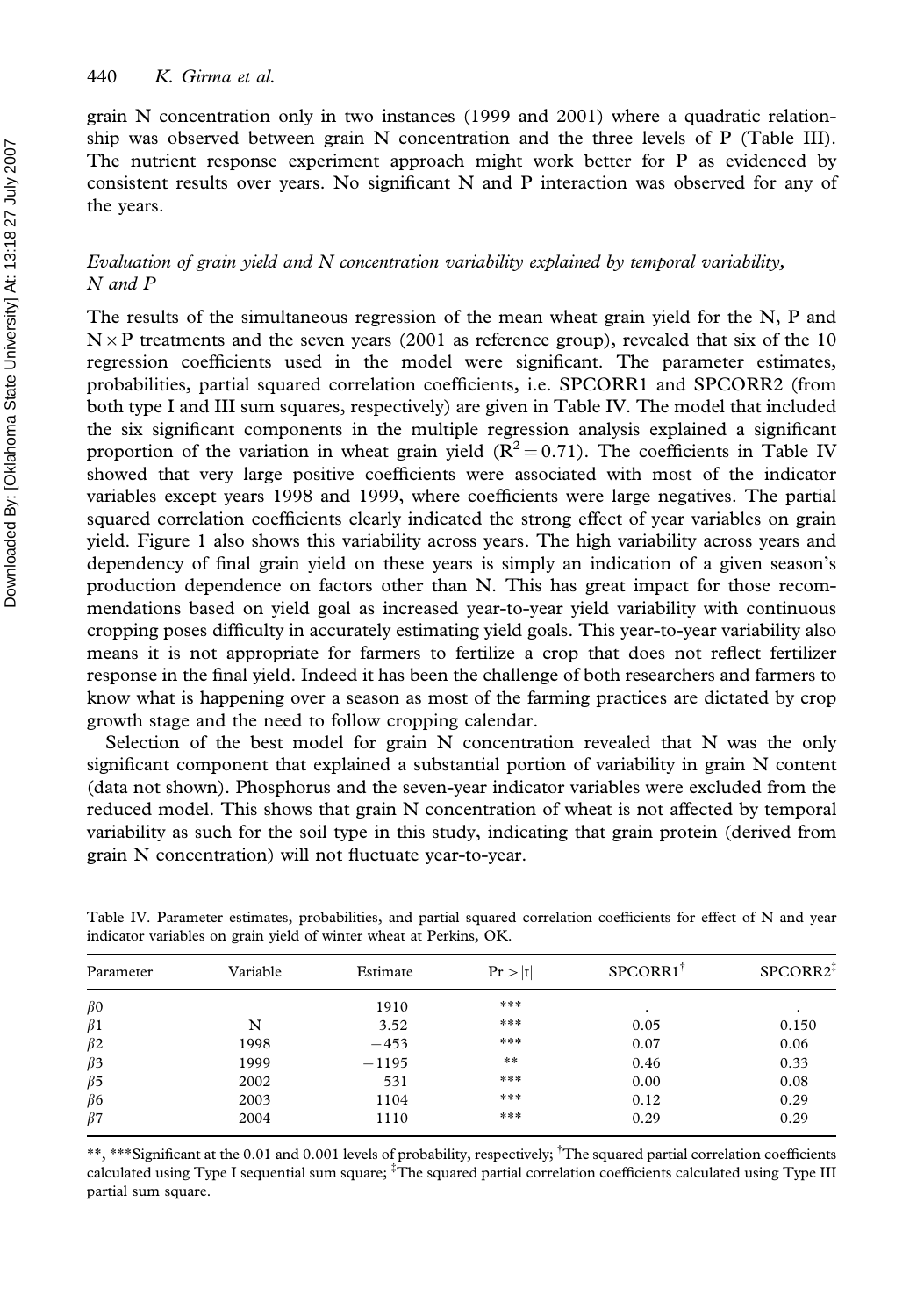

Figure 1. Winter wheat grain yield, overall mean and standard deviation across years at Perkins, OK, USA.

Our results showed that temporal variability due to yield limiting factors other than N is a major factor controlling winter wheat grain yield followed by N fertilizer. Several studies have shown that N fertility was one of the most important factors accounting for variability in corn yield (Varvel 2000). Nitrogen nutrition, whether it is from an inorganic or organic source was found to stabilize winter wheat grain yield despite tremendous year-to-year variability in yield due to temporal variability (Raun et al. 1993).

The results of this study conform to the current notion that 'average based' N recommendation should be avoided. Producers need to shift to alternate strategies that comply with current pressures for both competitiveness and environmental protection in agricultural production. Such alternative methods include the new N rich and ramp calibration strips (Girma et al. 2007) that are easy to use while managing temporal variability.

#### References

Bremner JM. 1965. Inorganic forms of nitrogen. Agron J 9:1179 – 1237.

- Cohen J, West SG, Aiken LS, Cohen P. 2002. Applied multiple regression/correlation analysis for the behavioral sciences. 3rd ed. Mahwah, NJ: Lawrence Erlbaum Assoc. Inc.
- Dahnke WC, Olson RA. 1990. Soil test correlation, calibration, and recommendation. In: Westerman RL, editor. Soil testing and plant analysis. Madison, WI: Soil Science Society of America. pp 45 – 71.
- Eghball B, Varvel GE. 1997. Fractal analysis of temporal yield variability of crop sequences: Implications for sitespecific management. Agron J 89:851 – 855.
- Flowers M, Weisz R, Heiniger R, Osmond D, Crozier C. 2004. In-season optimization and site-specific nitrogen management for soft red winter wheat. Agron J 96:124 – 134.
- Grant CA, Peterson GA, Campbell CA. 2002. Nutrient considerations for diversified cropping systems in the Northern Great Plains. Agron J 94:186 – 198.
- Girma K, Mack C, Taylor R, Solie J, Arnall DB, Raun W. 2007. Improving estimation of N top-dressing by addressing temporal variability in winter wheat. J Agric Sci 145:45 – 53.
- Huggins DR, Alderfer RD. 1995. Yield variability within a long-term corn management study: Implications for precision farming. In: Robert PC, et al., editors. Site-specific management for agricultural systems. Madison, WI: ASA, CSSA, and SSSA. pp 417 – 426.

Kutner MH, Nachtsheim CJ, Neter J. 2004. Applied linear regression models. New York: McGraw-Hill Irwin.

Machado S, Bynum ED Jr, Archer TL, Lascano RJ, Wilson LT, Bordovsky J, Segarra E, Bronson K, Nesmith DM, Xu W. 2000. Spatial and temporal variability of corn grain yield: Site-specific relationships of biotic and abiotic factors. Precision Agric 2:343 – 360.